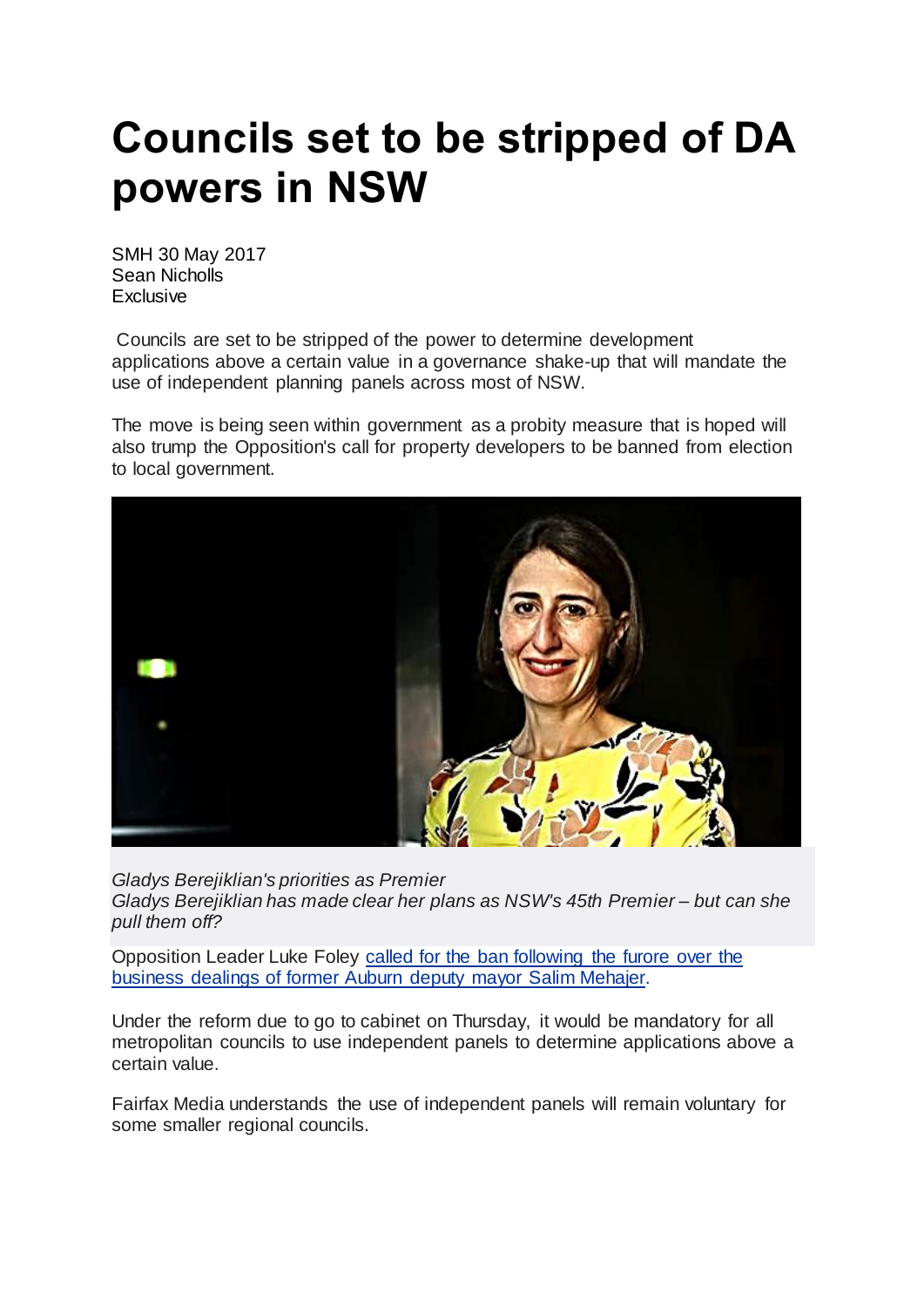The move to strip councils of DA powers risks opening a new front in the Berejiklian government's war with local government already raging over the issue of forced mergers.



*NSW Minister for Planning and Housing Anthony Roberts. Photo: Daniel Munoz*

Draft changes to the Planning Act [released](http://www.smh.com.au/nsw/nsw-planning-laws-overhauled-to-boost-housing-supply-20170108-gtnpmf.html) by then planning minister Rob Stokes in [January](http://www.smh.com.au/nsw/nsw-planning-laws-overhauled-to-boost-housing-supply-20170108-gtnpmf.html) proposed empowering the minister to order a council to use an independent panel for development applications in certain circumstances.

The same month in a newsletter to members, Local Government NSW took credit for heading off what it said were Mr Stokes' initial plans to make it mandatory for planning panels to be in place to consider all development applications.

However, it is understood new Planning Minister Anthony Roberts believes that mandating Independent Hearing and Assessment Panels (IHAPs) is an important probity measure.

The panels, which are optional at present, are used by large councils, including Parramatta and Liverpool.

Fairfax Media understands Premier Gladys Berejiklian and Mr Roberts are considering the change alongside a suite of housing affordability measures to go to cabinet this week.

The final shape of the independent panels has yet to be decided but it is likely they would operate in a similar fashion to the existing IHAPs.

Cabinet will also consider the value of a project that would trigger the automatic referral to the independent panel.

Mr Roberts told Fairfax Media: "IHAPs have been part of the government's consultation on planning reform since January and, since then, we've been looking at all planning reforms through the lens of solving the challenge of housing affordability.